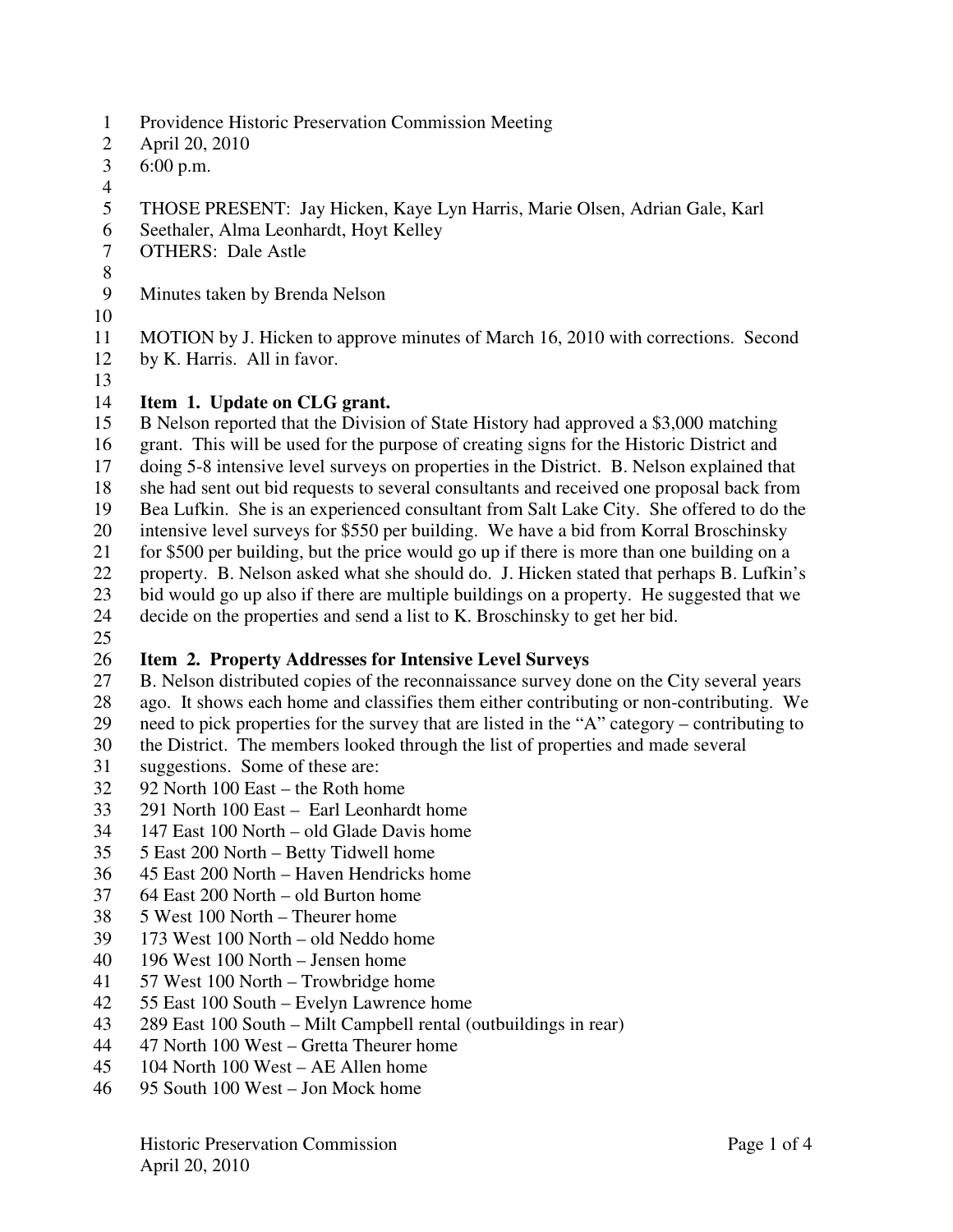- 1 410 South 100 West Ivaloo Zollinger home
- 2 398 South 100 West Ira Tibbitts home
- 3 265 East 200 North Joan Ashliman home
- 4 145 West 300 South Ella Rinderknecht home
- 5 10 East 400 South Mel Bitters home
- 6 48 East Center Grant Hammond home
- 7 168 East Center Kowallis home
- 8 45 West Center Randall Bagley home
- 9 152 West Center Drury home
- 10 24 North Main Beth Theurer home
- 11 51 North Main Darryl Larsen home
- 12 76 North Main Gunnell home
- 13 104 North Main Robinette home
- 14 97 North Main Gordon Allred home
- 15 190 North Main Jonathan Peterson home
- 16 49 South Main Thorpe home
- 17 97 South Main Bob Campbell home
- 18 180 South Main Mendelkow home
- 19
- 20 We need to look over these homes and pick a variety of architectural styles. For the next
- 21 meeting B. Nelson will put them all together on a page so we can review them easier.
- 22 They are all available to look at on the website.
- 23

## 24 **Item 3. Discussion on the signage for the historic district**

- 25 J. Hicken led this discussion. He contacted Intermountain Barricade, who makes the 26 signs, and spoke with them about the possibilities. They suggested not making the sign
- 27 too busy or it will be hard to read. It shouldn't clash with the blue that is already on the
- 28 street sign. We need to identify the color and send it to them to be made. The sign is too
- 29 small to put a logo like the Old Rock Church or a mountain on. He suggested a lamp
- 30 post. K. Harris suggested using orange, so it would stand out better. A white
- 31 background with orange lettering would be easy to read. H. Kelley suggested green. K.
- 32 Seethaler mentioned that it should say "Historic District" not "historical". K. Harris
- 33 stated that she liked the full lamppost. They also discussed placement of the lamp and
- 34 the lettering. J. Hicken said he will make up an example for the next meeting using each
- 35 of the color suggestions. A. Leonhardt said when he thinks of historic, he pictures a 36 brown color.
- 37 D. Astle asked about the four large signs at the entrance to the District. K. Harris
- 38 suggested we do the large signs brown. Someone asked if we could have more than 4
- 39 large signs. We will have to stay within the parameters of the grant.
- 40

### 41 **Item 5. Discussion on possible ordinances for the Historic District**

- 42 J. Hicken called Springville to ask about the ordinances they have for their Historic
- 43 district. He was able to print their ordinances off the internet. They have general
- 44 standards, design review, new construction, frequently asked questions, etc. B. Nelson
- 45 reported that in speaking with Skarlet Bankhead, City Administrator, she felt we should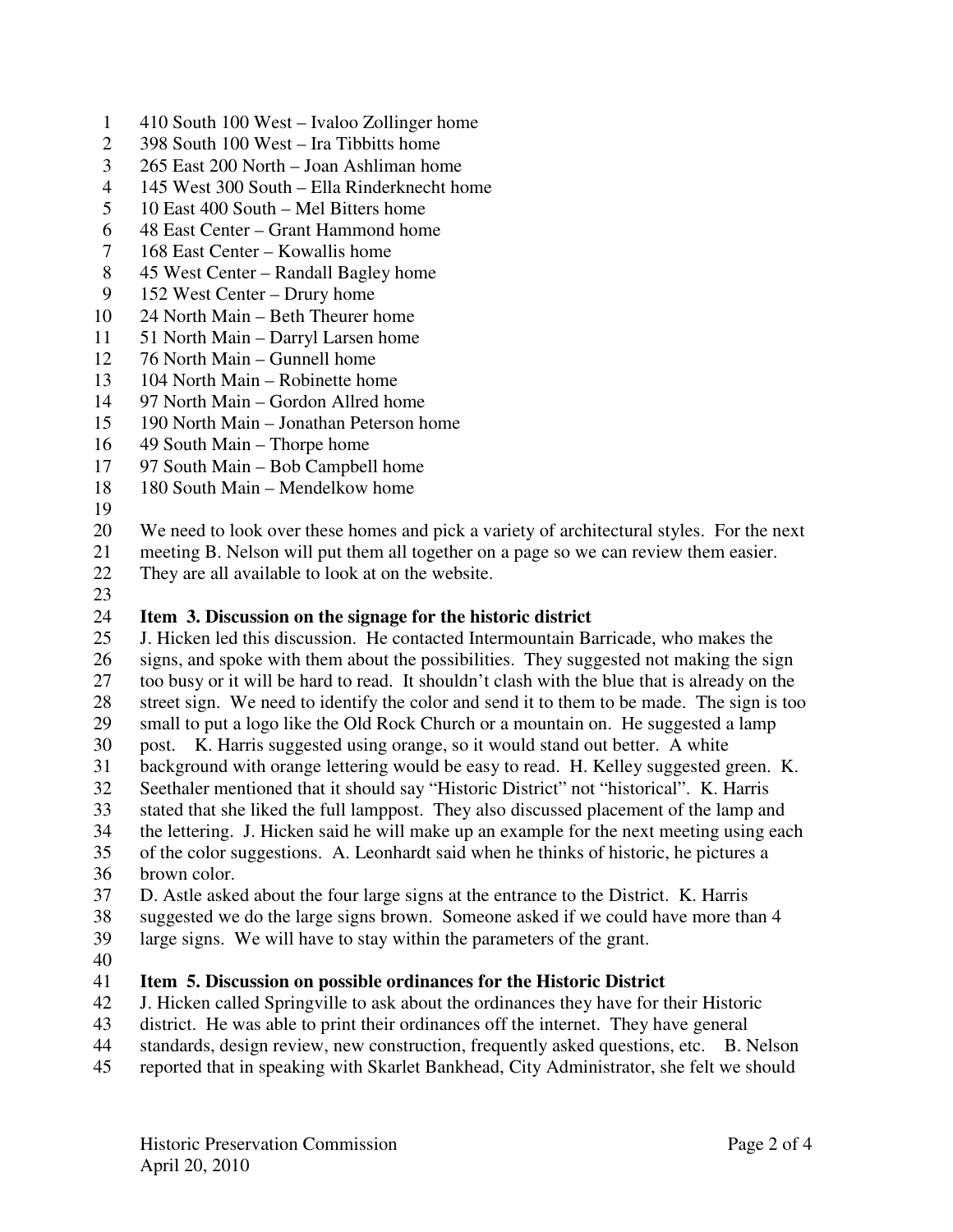1 hold off on this for now. We are looking at some changes in the members of the

- 2 Commission, and she felt we should wait until the changes are completed.
- 3 D. Astle agreed that the City Council and Planning Commission have a lot going on right

4 now. He wants the Commission to come up with recommendations and they will be

5 passed on to the Planning Commission for discussion, and then the City Council. This

6 will not be a quick or simple process. It may take 6 months to complete.

7 K. Seethaler suggested that we form a committee from this Commission and pursue it. D.

8 Astle said right now if someone buys a home within the District and wants to remodel it

9 or change the use, there are no ordinances to control this. Some of the lots in the District

- 10 have been subdivided over the years. This detracts from the historical nature of the area.
- 11 H. Kelley said the City is a single family zone. The District is an overlay zone. The
- 12 Historic District should have special conditions or restrictions to ensure the integrity of
- 13 the area. These restrictions are similar to restrictive covenants in a subdivision.
- 14 D. Astle noted that we do not need to write the ordinances. This Commission should
- 15 come up with the ideas and the Planning Commission will write the ordinances.

16 A. Leonhardt felt we need to look at what other cities have done that are about the same

- 17 size as Providence. Perhaps we can check with the Division of State History.
- 18 H. Kelley said he envisioned the District being about 2 blocks long and wide. The

19 current district takes up almost the entire town. He wondered how we could ever protect

20 that large an area. D. Astle said we may want to shrink it up a bit. Maybe it could

21 consist of buildings built prior to 1900, or those built on the original town site.

- 22 He added that people may protest having restrictions placed on their homes. A. Gale
- 23 suggested we find out from the State Division of History what other cities have Historic 24 Districts and look at what they have in place for ordinances.
- 25 K. Seethaler noted that if you have a home in the District, you have certain tax

26 advantages. D. Astle said speaking as a banker, sometimes lenders get nervous about

- 27 having a historic designation because of the restrictions. D. Astle added that the Cache
- 28 County Planner, Jay Baker, has offered to help. Everyone agreed that it would be helpful
- 29 for him to come and answer questions
- 30

# 31 **Item 4. Update on the possible museum**

32 A.Leonhardt explained that he has been out of the loop for the past month due to some 33 shoulder pain. He will be having surgery on May 4 and will be out another 4 weeks. He 34 was not sure what was happening with the museum. B. Nelson said she spoke with

35 Skarlet Bankhead, and she still has not ordered the appraisal. Because the appraisal was

- 36 not completed, this project was not included in the RAPZ tax request. S. Bankhead said
- 37 she told the owners not to remove their renters because the purchase of the property is a
- 38 long way off yet. A. Leonhardt said there still may be some money from another RAPZ
- 39 project that could be used. D. Astle will speak with Skarlet Bankhead about the
- 40 appraisal. He suggested we get ask for RAPZ funds for next year.
- 41 A. Leonhardt said the owner is a little worried about the appraisal coming in lower than
- 42 what they are asking (\$120,000). He said the owner would like to see the City purchase
- 43 the property. The basement is made of rock from Providence Canyon. A. Leonhardt has
- 44 also arranged to have the old freight building moved to the property as well as the old
- 45 post office building that is at Norm Leonhardt's once the City owns the property.
- 46